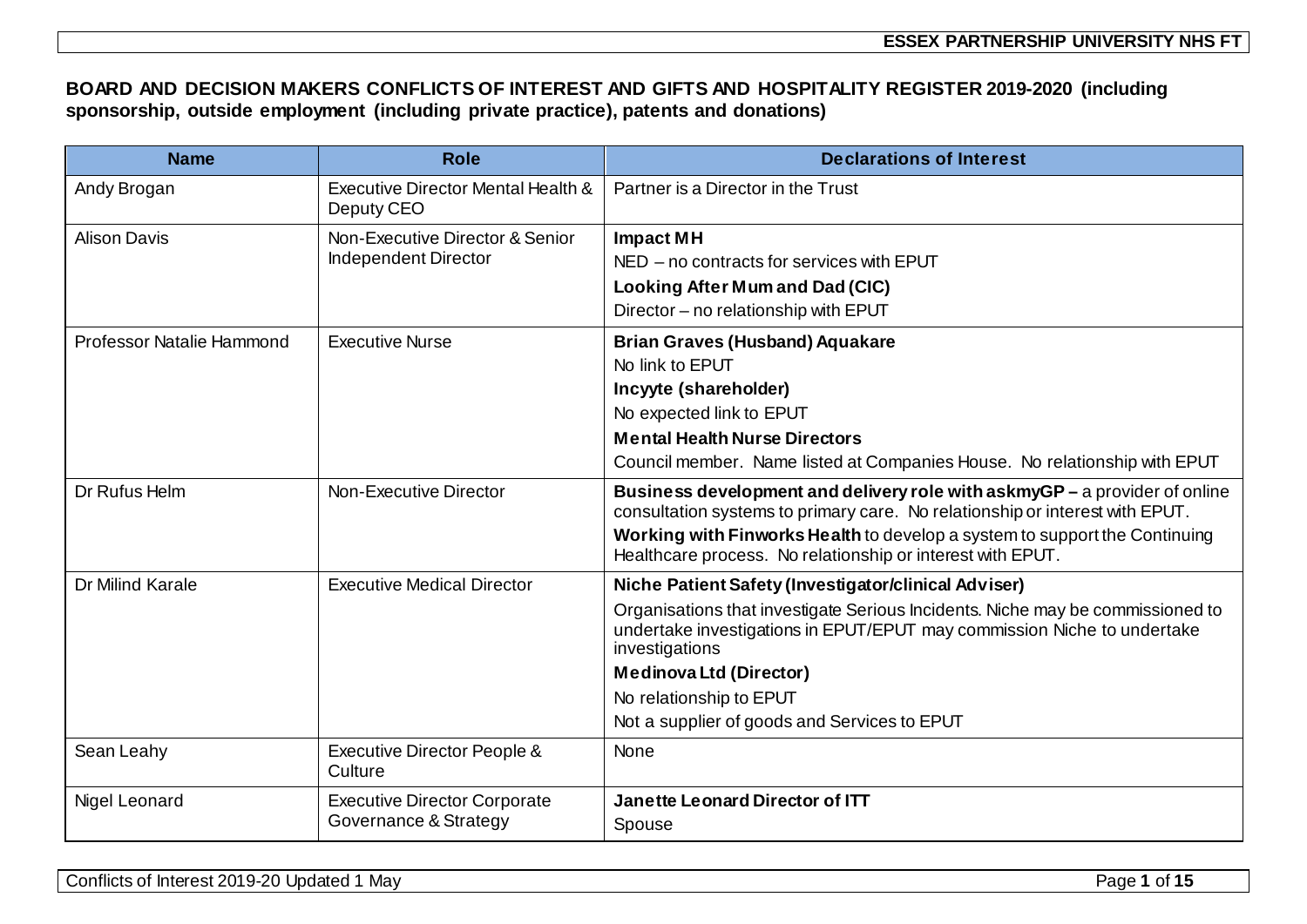| Manny Lewis             | Non-Executive Director (Vice<br>Chair)                | <b>Habinteg Housing Association - Chair</b><br>No link to EPUT<br><b>Watford Council - MD</b><br>No link to EPUT.                                                                                                                                                                                                                                                                                                                                                                                                   |
|-------------------------|-------------------------------------------------------|---------------------------------------------------------------------------------------------------------------------------------------------------------------------------------------------------------------------------------------------------------------------------------------------------------------------------------------------------------------------------------------------------------------------------------------------------------------------------------------------------------------------|
| Mark Madden             | Executive Chief Finance &<br><b>Resources Officer</b> | <b>None</b>                                                                                                                                                                                                                                                                                                                                                                                                                                                                                                         |
| <b>Sally Morris</b>     | <b>Chief Executive</b>                                | <b>None</b>                                                                                                                                                                                                                                                                                                                                                                                                                                                                                                         |
| Dr Alison Rose- Quirie  | Non-Executive Director                                | <b>OME Housing Group</b><br>Independent member of Care Board<br>OME Housing run social care housing schemes in Essex<br>ACA-1<br>Chair<br>Architectural practice specialising in H+SC design<br>Nottingham                                                                                                                                                                                                                                                                                                          |
|                         |                                                       | <b>NED</b> of Nottingham Healthcare Trust                                                                                                                                                                                                                                                                                                                                                                                                                                                                           |
| Professor Sheila Salmon | Chair                                                 | <b>None</b>                                                                                                                                                                                                                                                                                                                                                                                                                                                                                                         |
| Amanda Sherlock         | Non-Executive Director                                | <b>None</b>                                                                                                                                                                                                                                                                                                                                                                                                                                                                                                         |
| <b>Nigel Turner</b>     | Non-Executive Director                                | Theseus Consulting Ltd - Director and beneficial owner<br>No known relationship with EPUT<br>Acamas Ltd - Director and beneficial owner<br>No known relationship with EPUT<br><b>Princess Alexander Hospital</b><br>Engaged directly as a freelance management consultant - no conflict of interest.<br>1 <sup>st</sup> April to 26 <sup>th</sup> Nov 2019.<br><b>Princess Alexander Hospital</b><br>Engaged directly as a freelance management consultant<br>Potential conflict of interest addressed January 2020 |
| Janet Wood              | Vice-Chair                                            | None                                                                                                                                                                                                                                                                                                                                                                                                                                                                                                                |
| Janette Leonard         | Director of ITT and Performance                       | Nigel Leonard - Executive Director of Strategy and Transformation                                                                                                                                                                                                                                                                                                                                                                                                                                                   |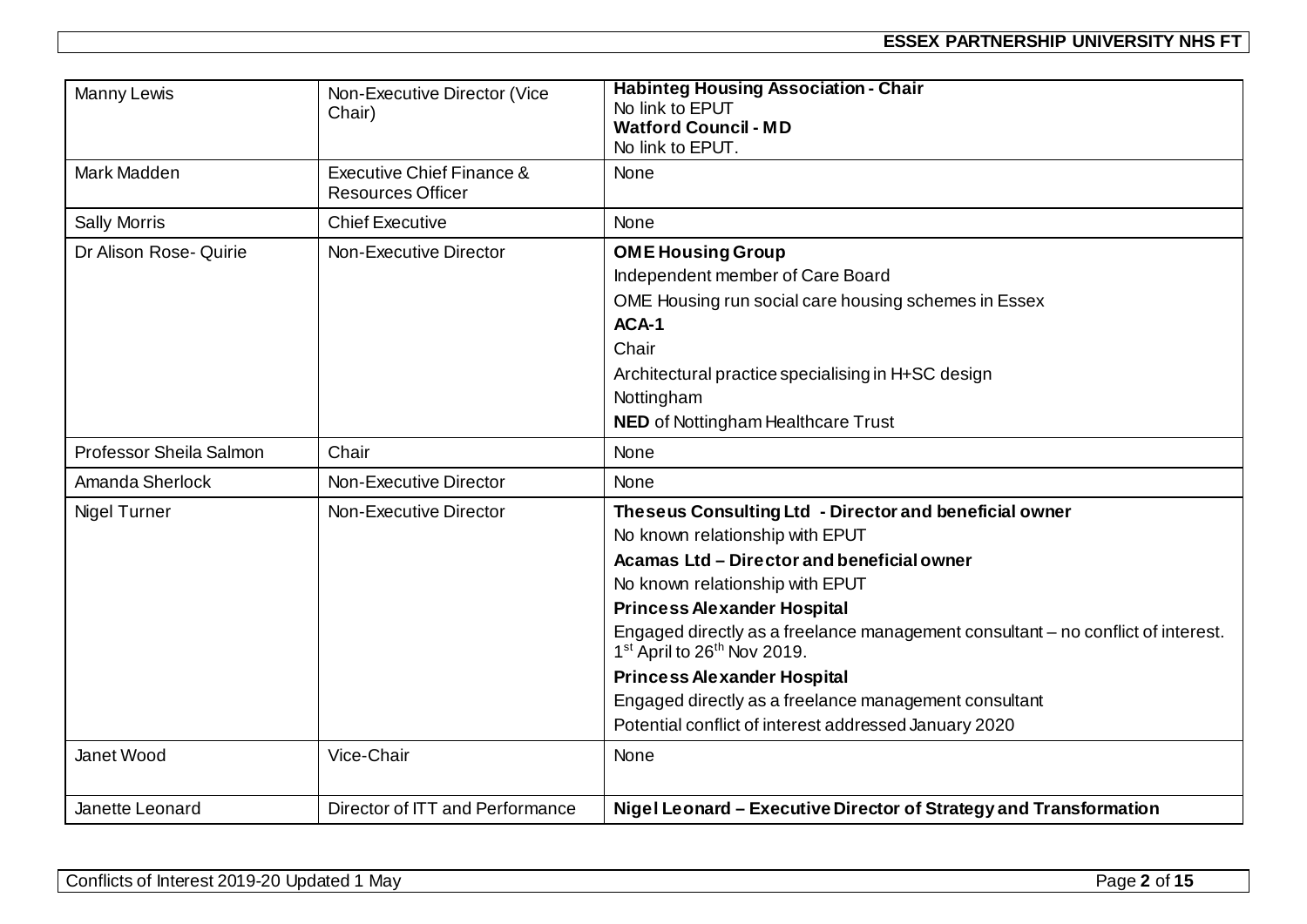|                         |                                                        | Spouse.                                                                                                                                                                                                                                                                             |
|-------------------------|--------------------------------------------------------|-------------------------------------------------------------------------------------------------------------------------------------------------------------------------------------------------------------------------------------------------------------------------------------|
| Nicola Brown            | Deputy Chief Finance Officer                           | Husband is Chief Finance Officer in the NHS. Currently working at Medway NHS<br>Foundation Trust (to 30/2/20) and will be working at Dartford & Gravesham NHS<br>Trust from 1/5/2020.                                                                                               |
|                         |                                                        | Sally Morris (CEO) and Janet Wood (NED) are God Parents to my two children.<br>Relationship was declared on my application for substantive role in the Trust.<br>Neither individual was involved in recruitment process.                                                            |
|                         |                                                        | I am God Mother to Janet Wood's (NED) two children.                                                                                                                                                                                                                                 |
| Faye Swanson            | Director of Compliance &<br>Assurance                  | None                                                                                                                                                                                                                                                                                |
| Elizabeth Semain        | Director of Contracting & Business<br>Development      | Partner is an Executive Director in the Trust - Andy Brogan                                                                                                                                                                                                                         |
| Andrew Graham           | <b>Managing Director</b>                               | None                                                                                                                                                                                                                                                                                |
| Pamela Sabine           | <b>Director Integrated Services-Adults</b>             | Director of the Society of Podiatric Medicine                                                                                                                                                                                                                                       |
|                         | & Older People-WE                                      | This is a dormant company, registered with Companies House. Annual returns are<br>submitted                                                                                                                                                                                         |
| <b>Richard Chilcott</b> | <b>Director of Estates &amp; Facilities</b>            | None                                                                                                                                                                                                                                                                                |
| Alexandra Green         | Director for H&SC West Essex                           | Employed in a joint Director position with Essex County Council. Interest declared<br>at County Council level. The few areas of conflict relating to particular areas of<br>service delivery are well managed in partnership with the Executive COO and<br>DASS (ECC) respectively. |
| <b>Denise Cook</b>      | <b>Director of Specialist Services</b><br><b>Essex</b> | <b>None</b>                                                                                                                                                                                                                                                                         |
| <b>Susan Waterhouse</b> | <b>Director MH Services</b>                            | Trustee for 'New Life Wood' charity                                                                                                                                                                                                                                                 |
|                         |                                                        | This is a charity that recycles wood but offers placements to ex-prisoners and<br>mental health service users to help build their lives. I cannot see a conflict at the<br>moment but there could be a potential in the future                                                      |
|                         |                                                        | <b>Trustee for 'Sporting Memories Foundation</b>                                                                                                                                                                                                                                    |
|                         |                                                        | This is a national charity that tackles dementia, depression and loneliness through                                                                                                                                                                                                 |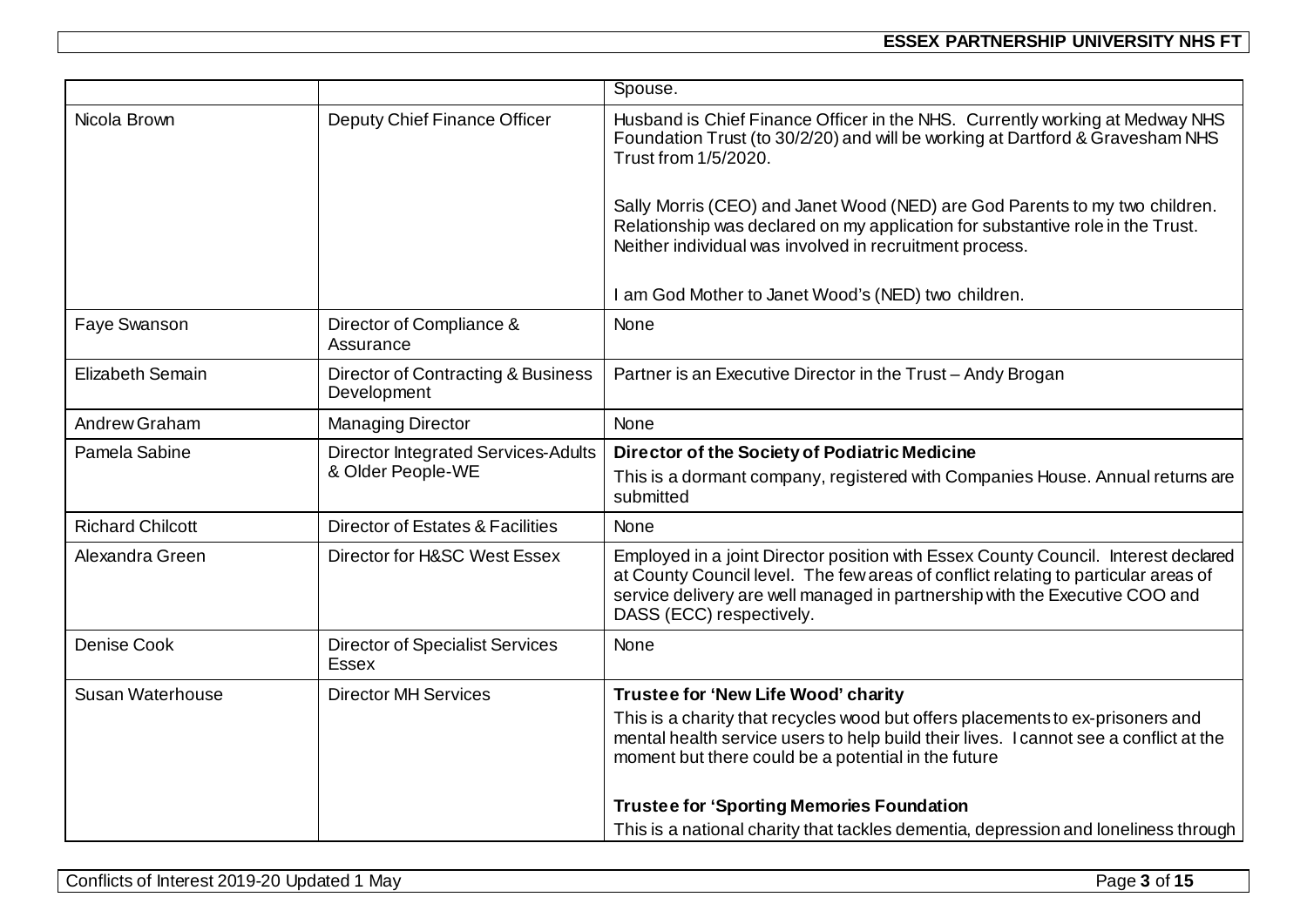|                        |                                                    | the power of sport. At the moment this charity does not function in Essex though<br>might in the future.                                                                                                                                                                                                                                                                                                                                                                                                                                                                                                                                                                                                                  |
|------------------------|----------------------------------------------------|---------------------------------------------------------------------------------------------------------------------------------------------------------------------------------------------------------------------------------------------------------------------------------------------------------------------------------------------------------------------------------------------------------------------------------------------------------------------------------------------------------------------------------------------------------------------------------------------------------------------------------------------------------------------------------------------------------------------------|
| <b>Elizabeth Wells</b> | <b>Director MH Services</b>                        | To be advised                                                                                                                                                                                                                                                                                                                                                                                                                                                                                                                                                                                                                                                                                                             |
| <b>Hillary Scott</b>   | <b>Chief Pharmacist</b>                            | None                                                                                                                                                                                                                                                                                                                                                                                                                                                                                                                                                                                                                                                                                                                      |
| <b>Gregory Wood</b>    | Clinical Director of Psychology &<br>Psychotherapy | Relationship with an employee of EPUT<br>My wife, Dr Barbara Mason is Clinical Manager on the DClinPsy programme at<br>UH, but also has been a bank employee for EPUT for many years. She has<br>worked in our Clinical Health Psychology Service in Luton, but now mostly<br>supplies intermittent staff support sessions. These are approved by a member of<br>the Trust Executive Team or my line manager.<br>Member of the East of England Clinical Senate Council<br>I have been a member of the Council for over 7 months, as an independent<br>clinician in the region with acknowledgment of my position at EPUT. Any conflict<br>of interest has to be declared for each piece of work completed for the Council |
|                        |                                                    | (such as a review of services that EPUT may have a financial or practical interest<br>$in$ ).                                                                                                                                                                                                                                                                                                                                                                                                                                                                                                                                                                                                                             |
| Mikala (Katie) Keen    | Deputy Director of HR &<br>Communications          | Loyalty Interest - Management of family member:<br>Son-in-Law. I was not part of the recruitment process and I am not part of<br>ongoing development/supervision decisions. Internal arrangements are in place<br>in terms of performance and pay related matters that I have no involvement in or<br>am I part of any decisions made.                                                                                                                                                                                                                                                                                                                                                                                    |
|                        |                                                    | Loyalty Interest - Management of family member:                                                                                                                                                                                                                                                                                                                                                                                                                                                                                                                                                                                                                                                                           |
|                        |                                                    | Daughter. I was not part of the recruitment process and I am not part of ongoing<br>development/supervision decisions. Internal arrangements are in place in terms<br>of performance and pay related matters that I have no involvement in or am I part<br>of any decisions made.                                                                                                                                                                                                                                                                                                                                                                                                                                         |
| Rachel Jennings        | <b>Associate Director</b>                          | My sister Christina Rowland is registered as an Associate of Enable East -                                                                                                                                                                                                                                                                                                                                                                                                                                                                                                                                                                                                                                                |
|                        |                                                    | Christina has worked with EE as an associate since 2016 and was recruited by<br>EE Director Susannah Howard. Christina completed the standard associate                                                                                                                                                                                                                                                                                                                                                                                                                                                                                                                                                                   |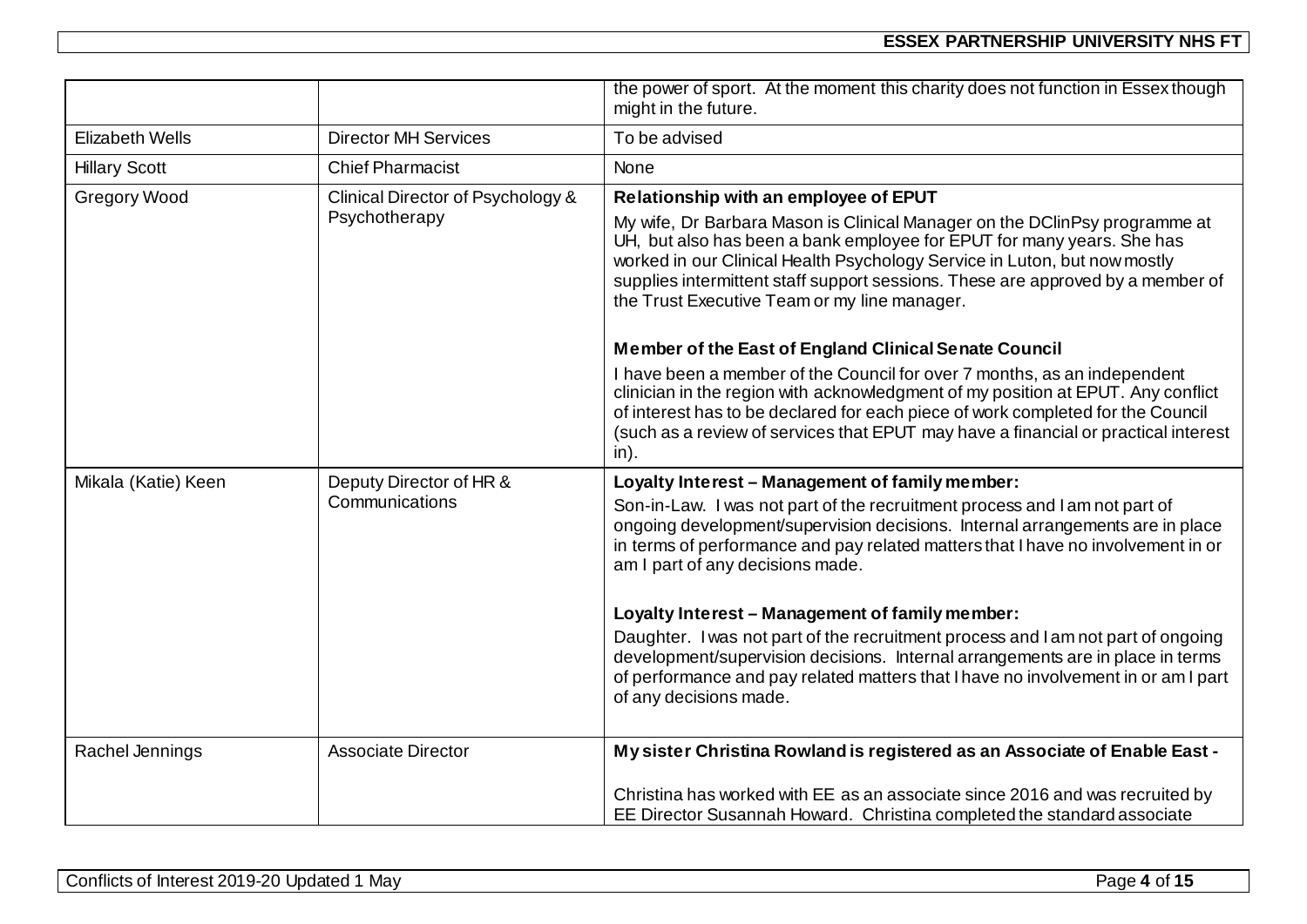|                          |                                                                                               | recruitment process and since joining in 2016 has worked on 12 short contracts,<br>including 2 within EPUT. EE work is not the only source of income for Christina.<br>When a customer approaches EE for associates we endeavour to forward a<br>number of CV's for consideration so that the customer can select the associate<br>they feel has the skills and experience needed. In line with this process, if<br>Christina is put forward for a project, where it is possible other CV's would also be<br>sent to the customer to consider therefore removing any bias towards Christina<br>being selected. |
|--------------------------|-----------------------------------------------------------------------------------------------|----------------------------------------------------------------------------------------------------------------------------------------------------------------------------------------------------------------------------------------------------------------------------------------------------------------------------------------------------------------------------------------------------------------------------------------------------------------------------------------------------------------------------------------------------------------------------------------------------------------|
| Mousumi Basu             | <b>Associate Director of SEE</b><br>Integration                                               | Trustee on a voluntary sector organisation outside our working boundaries.<br>Role involves providing support to the senior leadership team, developing and<br>agreeing strategic plans and financial responsibility.<br><b>Trustee, Age UK Hertfordshire</b><br>Organisation does not provide services within the current borders of EPUT<br>provision                                                                                                                                                                                                                                                        |
| Kevin McKenny            | Deputy Director Integrated Care                                                               | <b>None</b>                                                                                                                                                                                                                                                                                                                                                                                                                                                                                                                                                                                                    |
| Nicole Rich              | <b>Deputy Director</b>                                                                        | <b>None</b>                                                                                                                                                                                                                                                                                                                                                                                                                                                                                                                                                                                                    |
| Emma Whiteford           | Deputy Director of patient Flow &<br><b>Access</b>                                            | <b>None</b>                                                                                                                                                                                                                                                                                                                                                                                                                                                                                                                                                                                                    |
| <b>Lynnbritt Gale</b>    | <b>Associate Director Community</b><br><b>Treatment Services SW &amp; Mid</b><br><b>Essex</b> | None                                                                                                                                                                                                                                                                                                                                                                                                                                                                                                                                                                                                           |
| <b>Emma Strivens</b>     | <b>Associate Director North East MH</b><br><b>Services</b>                                    | None                                                                                                                                                                                                                                                                                                                                                                                                                                                                                                                                                                                                           |
| Susannah Balmford        | Deputy Director of ITT and<br>Performance                                                     | <b>None</b>                                                                                                                                                                                                                                                                                                                                                                                                                                                                                                                                                                                                    |
| <b>Clare Barley</b>      | <b>Head of Financial Accounting</b>                                                           | <b>None</b>                                                                                                                                                                                                                                                                                                                                                                                                                                                                                                                                                                                                    |
| <b>Russell Middleton</b> | Head of Financial Management                                                                  | Owner Director of Limited Company which provides book keeping and accounting<br>services to private clients                                                                                                                                                                                                                                                                                                                                                                                                                                                                                                    |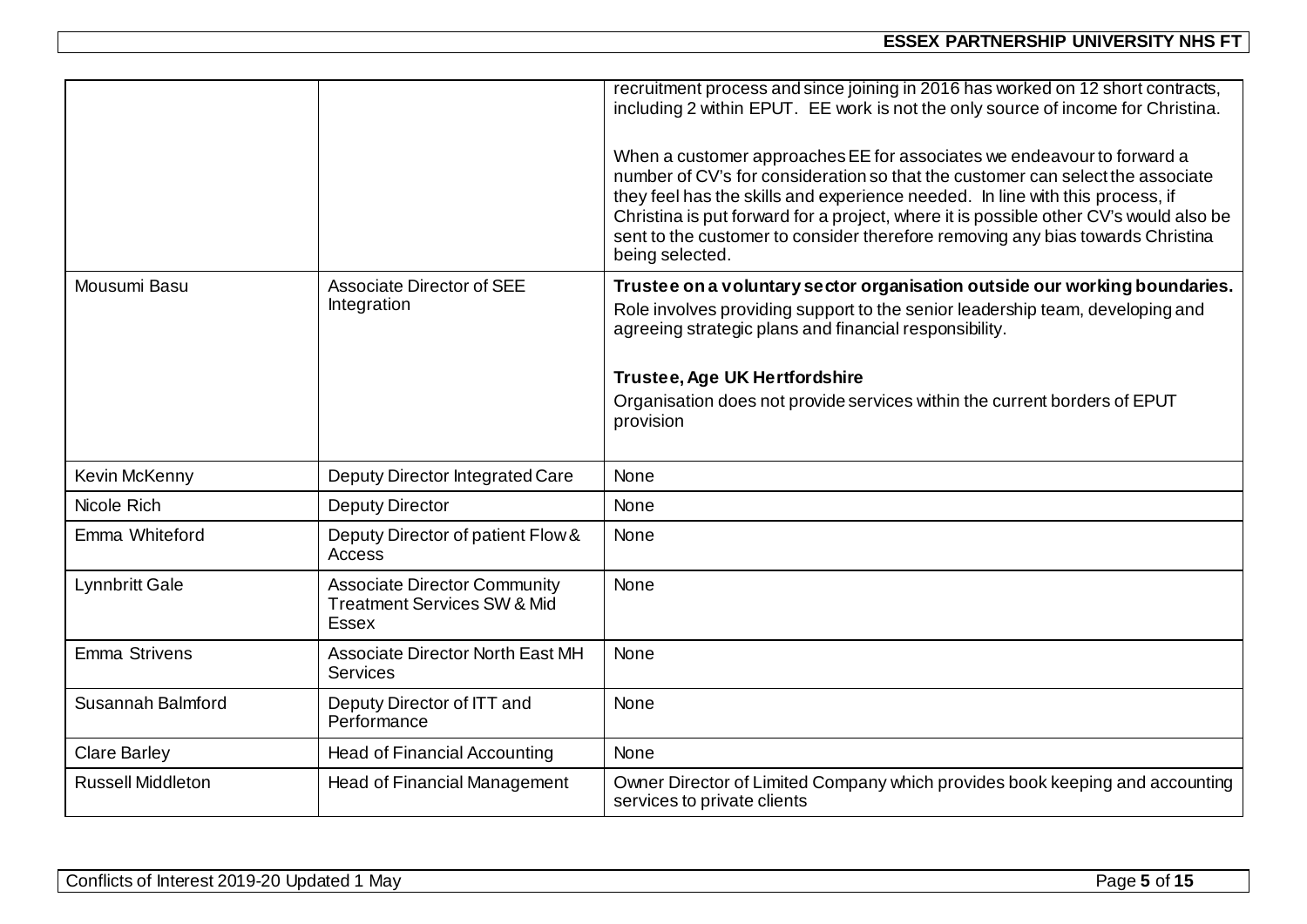| Fiona Benson            | <b>Head of Estates &amp; Facilities</b><br><b>Operations</b>               | To be advised                                                                                                |
|-------------------------|----------------------------------------------------------------------------|--------------------------------------------------------------------------------------------------------------|
| <b>Timothy Wheeler</b>  | Head of Property Management &<br>Development                               | None                                                                                                         |
| <b>John Bramall</b>     | Consultant                                                                 | None                                                                                                         |
| <b>Glenn Westrop</b>    | Deputy Chief AHP                                                           | None                                                                                                         |
| Nicholas Richards       | Podiatric Surgeon                                                          | To be advised                                                                                                |
| <b>Jason Nandial</b>    | Podiatric Surgeon                                                          | <b>Consultant at Phoenix Baddow</b><br>No conflict<br><b>Consultant at Facemed Crays Hill</b><br>No conflict |
| lan Carr                | <b>Associate Director Specialist</b>                                       | None                                                                                                         |
| <b>Mhairi Donaldson</b> | <b>Associate Clinical Director of</b><br><b>Psychological Services</b>     | To be advised                                                                                                |
| Judith Friedman         | Associate Clinical Director of<br><b>Psychological Services</b>            | To be advised                                                                                                |
| Lynn McGhee             | Associate Director Adult Inpatient<br><b>Services</b>                      | None                                                                                                         |
| Stephanie Rea           | <b>Associate Director West MH</b><br><b>Services</b>                       | <b>None</b>                                                                                                  |
| Joanne Paul             | Deputy Director of Quality<br>(Transformation)                             | None                                                                                                         |
| Angela Wade             | Director of Nursing & Infection<br><b>Prevention &amp; Control</b>         | None                                                                                                         |
| Rina Gupta              | <b>Consultant Perinatal Psychiatrist</b>                                   | <b>None</b>                                                                                                  |
| Andrew Biggs            | <b>Consultant Psychiatrist</b><br>and Honorary Clinical Senior<br>Lecturer | None                                                                                                         |
| Suresh Woadhwani        | Locum Consultant Psychiatrist                                              | None                                                                                                         |
| Gbolahan Otun           | Consultant                                                                 | None                                                                                                         |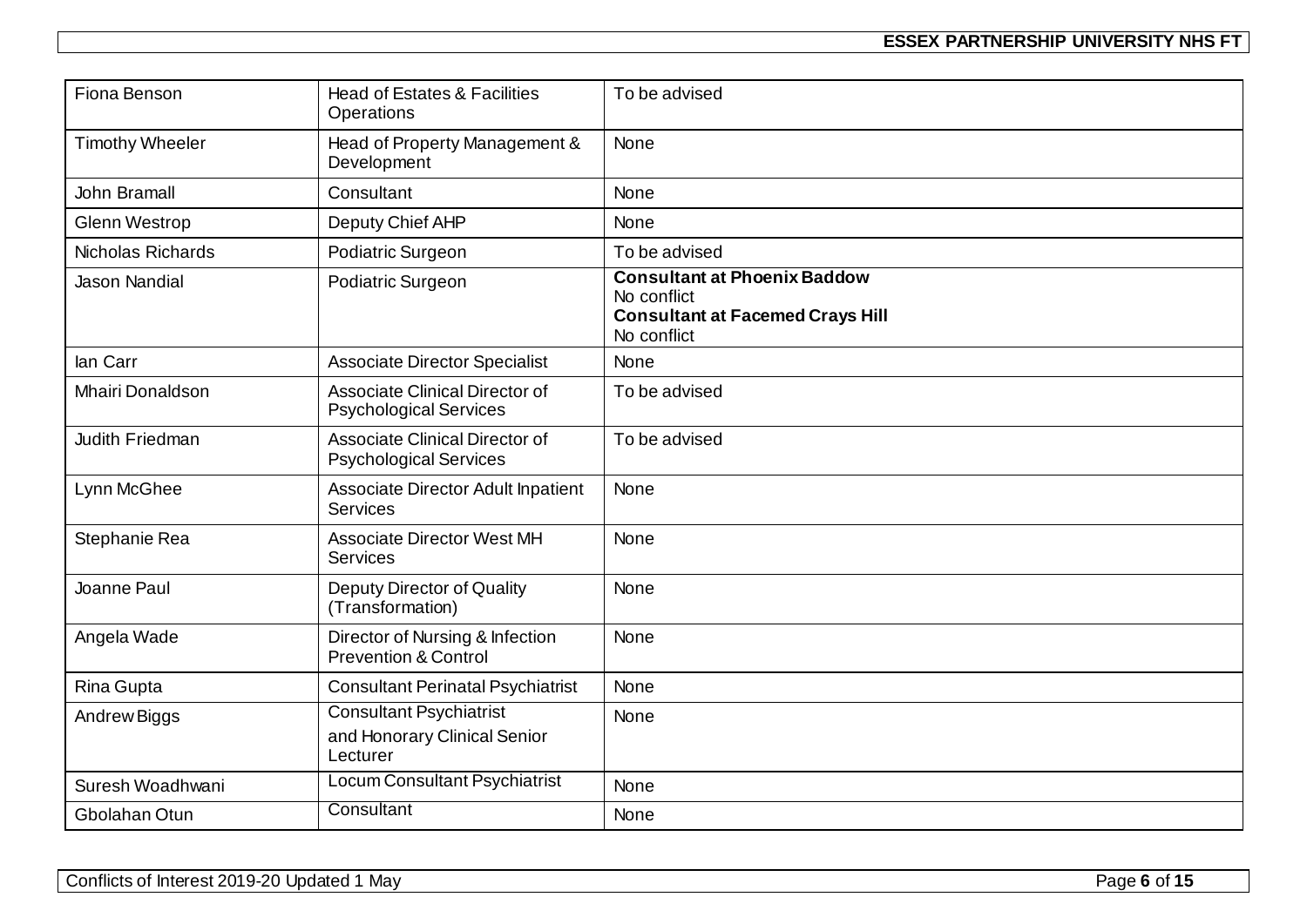| Hem Pal                      | Consultant                                 | <b>None</b>                                                                                                                                                                                                                                      |
|------------------------------|--------------------------------------------|--------------------------------------------------------------------------------------------------------------------------------------------------------------------------------------------------------------------------------------------------|
| Maneesh Rajendraprasad       | Consultant                                 | <b>None</b>                                                                                                                                                                                                                                      |
| <b>Abdul Raoof</b>           | Consultant                                 | None                                                                                                                                                                                                                                             |
| <b>Kallur Suresh</b>         | Consultant                                 | Spouse is an employee of the Trust, I declare this interest where relevant.<br>A wallet gifted by a patient approximately value £10, I donated this wallet to the<br>ward for use in the ward raffle.                                            |
| Rupesh Adimulam              | Consultant                                 | Private practice - I do private practice outside my working hours from time to time.<br>There is no fixed date. I included this in my appraisal.                                                                                                 |
| Louise Colledge              | Consultant                                 | <b>None</b>                                                                                                                                                                                                                                      |
| Mateen Durrani               | Locum Consultant A&E Liaison<br>Psychiatry | <b>Sanctuary Lodge.</b><br>A private facility for treatment and rehabilitation of patients with addictive<br>behaviours in Essex.                                                                                                                |
| Manal El-Maraghy             | Consultant                                 | To be advised                                                                                                                                                                                                                                    |
| Ramanathan Elayaperumal      | Consultant                                 | Private clinic at Oaks Hospital, Colchester<br>No conflict<br>Private clinic Nuffield Hospital, Ipswich<br>No conflict<br>Private clinic Priory Hospital, Chelmsford<br>No conflict<br>Section 12 work (MHact & Dols assessments)<br>No conflict |
| <b>Klaus-Malte Flechtner</b> | Consultant                                 | None                                                                                                                                                                                                                                             |
| Carlo Henrich                | Consultant                                 | None                                                                                                                                                                                                                                             |
| Alexandru Lita               | Consultant                                 | To be advised                                                                                                                                                                                                                                    |
| Ayyamkulam (James) Louis     | Consultant                                 | To be advised                                                                                                                                                                                                                                    |
| Maria Minou                  | <b>Speciality Doctor</b>                   | <b>None</b>                                                                                                                                                                                                                                      |
| Karwan Saddik                | <b>Speciality Doctor</b>                   | None                                                                                                                                                                                                                                             |
| Aung Sein                    | <b>Speciality Doctor</b>                   | None                                                                                                                                                                                                                                             |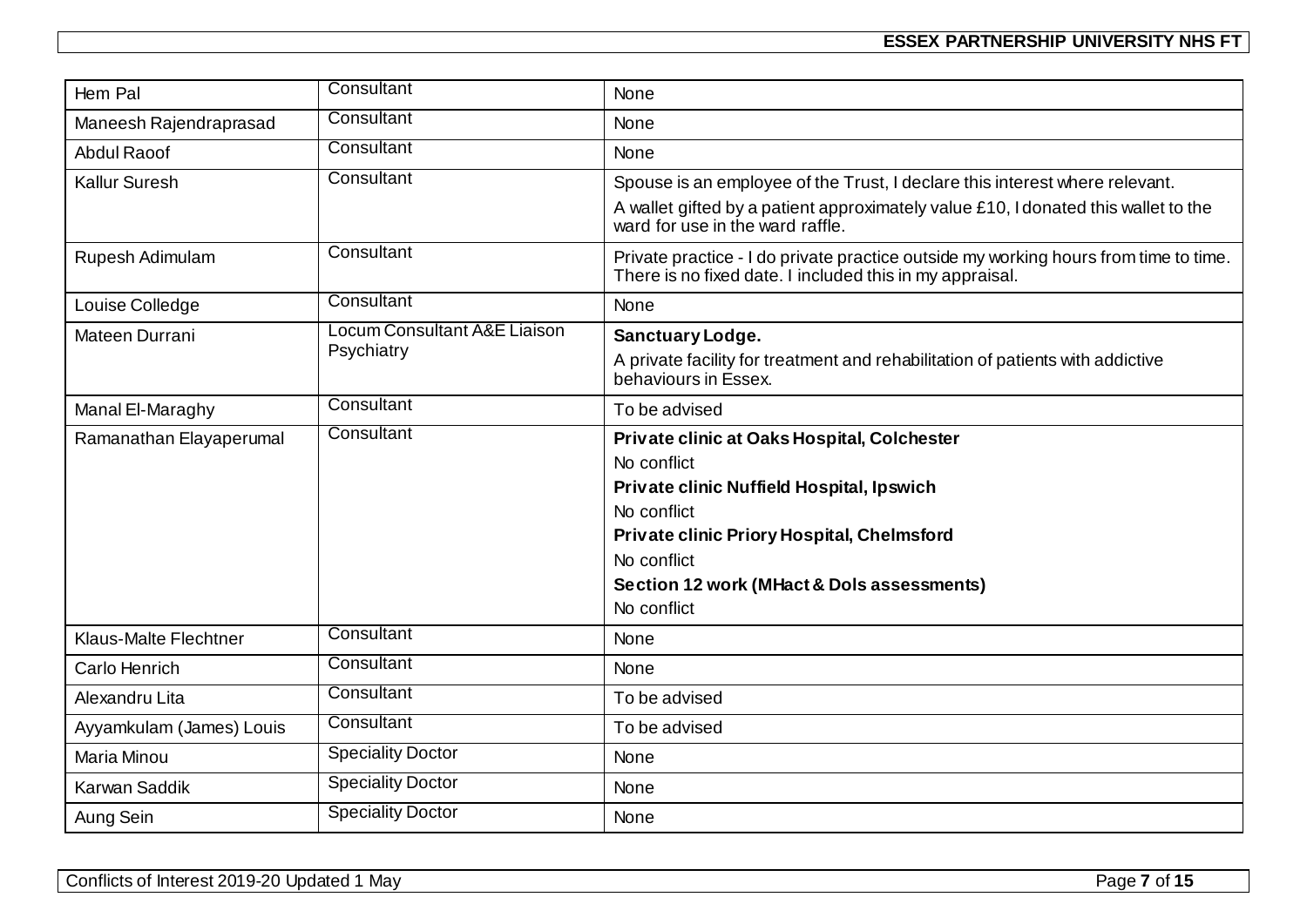| <b>Ahmed Shoka</b>                   | <b>Locum Consultant</b>  | None                                                                                                                                                                                           |
|--------------------------------------|--------------------------|------------------------------------------------------------------------------------------------------------------------------------------------------------------------------------------------|
| Rajesh Atam                          | <b>Speciality Doctor</b> | <b>None</b>                                                                                                                                                                                    |
| Harini Bandela                       | Consultant               | <b>None</b>                                                                                                                                                                                    |
| Rachna Bansal                        | Consultant               | None                                                                                                                                                                                           |
| Anirban Bhowmick                     | Consultant               | To be advised                                                                                                                                                                                  |
| Adrian Branisteanu                   | <b>Locum Consultant</b>  | <b>None</b>                                                                                                                                                                                    |
| <b>Matthias Broeker</b>              | Consultant               | None                                                                                                                                                                                           |
| Simon Dein                           | Consultant               | I work in Baldock Manor, a private psychiatric Hospital, 2 days a week. There is<br>no conflict of interest.                                                                                   |
| Kavitha Devarajan                    | Consultant               | None                                                                                                                                                                                           |
| Simon Hayhoe                         | <b>Locum Consultant</b>  | None                                                                                                                                                                                           |
| <b>Heba Mhmoud Fakher</b><br>Hendawy | Locum Consultant         | <b>None</b>                                                                                                                                                                                    |
| Haritha Immadisetty                  | <b>Specialty Doctor</b>  | To be advised                                                                                                                                                                                  |
| <b>Akim Kassim</b>                   | Consultant               | <b>None</b>                                                                                                                                                                                    |
| Rupam Kumari                         | <b>Specialty Doctor</b>  | None                                                                                                                                                                                           |
| Alice Levinson                       | Consultant               | <b>None</b>                                                                                                                                                                                    |
| Miomir Milovanovic                   | Consultant               | Private psychoanalysis and psychoanalytic psychotherapy at 23 College Crescent<br>London NW3 5LL, Monday-Fri. I do not see any conflict of interest. I have<br>declared this in my appraisals. |
| Suman Mukhopadhyay                   | Consultant               | None                                                                                                                                                                                           |
| Augustine Okolie                     | Locum Consultant         | None                                                                                                                                                                                           |
| Basavaraja Papanna                   | Consultant               | <b>None</b>                                                                                                                                                                                    |
| Uma Rajendhran                       | Consultant               | <b>None</b>                                                                                                                                                                                    |
| <b>Mitesh Shah</b>                   | Consultant               | None                                                                                                                                                                                           |
| <b>Tessa Sloper Talbot</b>           | Locum Consultant         | None                                                                                                                                                                                           |
| Rajeeva Abeysuriya                   | Consultant               | None                                                                                                                                                                                           |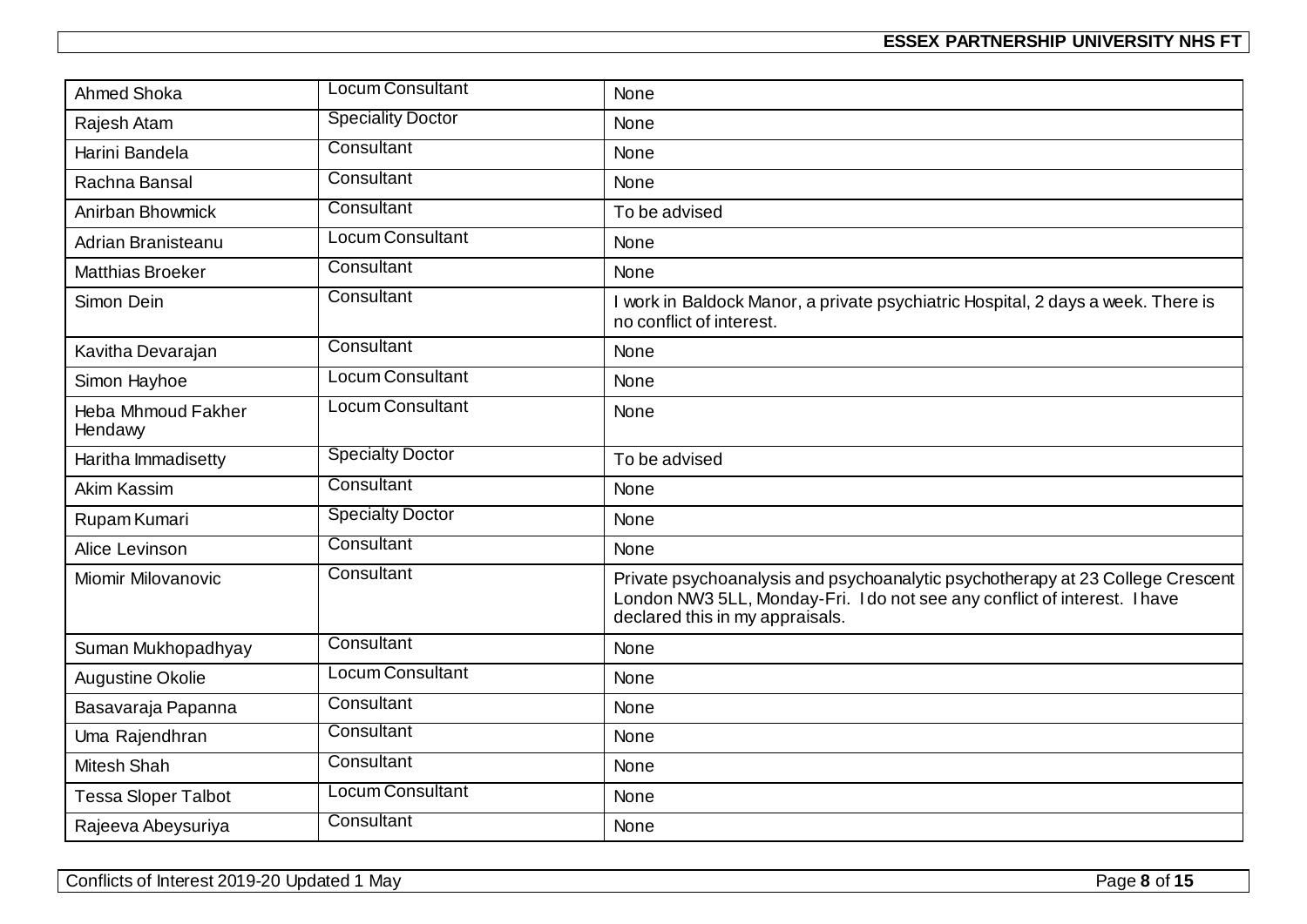| Shafalica Bhan Kotwal  | Consultant                    | <b>None</b>                                                                                                                                                                                                                                                                                                                                                                                                  |
|------------------------|-------------------------------|--------------------------------------------------------------------------------------------------------------------------------------------------------------------------------------------------------------------------------------------------------------------------------------------------------------------------------------------------------------------------------------------------------------|
| Mark Holman            | Consultant                    | <b>None</b>                                                                                                                                                                                                                                                                                                                                                                                                  |
| Rawnak Jahan           | <b>Locum Specialty Doctor</b> | None                                                                                                                                                                                                                                                                                                                                                                                                         |
| Adnan Khan             | Consultant                    | None                                                                                                                                                                                                                                                                                                                                                                                                         |
| Marianna Leontis       | Consultant                    | Total of approximately 10 DVLA payments for completing DVLA forms relating to<br>patients I have had direct contact with and disclosed a diagnosis of dementia.<br>This is for the DVLA to establish relative safety of the patient and their ability to<br>continue to drive. Total of approximately £420 - the amount is approximate as<br>there may be other ones in the post from ones I have completed. |
| <b>Justin Marley</b>   | Consultant                    | I have worked on behalf of the Trust in partnership with Accenture. Accenture<br>loaned an Alexa device for use with a project, as the project is on hold the Alexa<br>is being held (not used) by Trust as part of the partnership until the project is<br>resumed.<br>Accenture offered to subsidise part of my trip to Las Vegas, declined and funded<br>this entirely myself.                            |
| Fiona McDowall         | Consultant                    | <b>None</b>                                                                                                                                                                                                                                                                                                                                                                                                  |
| Simadevi Shende        | Consultant                    | None                                                                                                                                                                                                                                                                                                                                                                                                         |
| <b>Timothy Stevens</b> | Consultant                    | <b>None</b>                                                                                                                                                                                                                                                                                                                                                                                                  |
| <b>Kiran Tariq</b>     | <b>Specialty Doctor</b>       | <b>None</b>                                                                                                                                                                                                                                                                                                                                                                                                  |
| lan Winston            | <b>Specialty Doctor</b>       | None                                                                                                                                                                                                                                                                                                                                                                                                         |
| Bisharda Angom         | Consultant                    | To be advised                                                                                                                                                                                                                                                                                                                                                                                                |
| Tanushree Sarma        | Consultant                    | To be advised                                                                                                                                                                                                                                                                                                                                                                                                |
| Nuruz Zaman            | Consultant                    | None                                                                                                                                                                                                                                                                                                                                                                                                         |
| Muhammad Iqbal         | <b>Locum Consultant</b>       | None                                                                                                                                                                                                                                                                                                                                                                                                         |
| Emil Mihaylov          | <b>Specialty Doctor</b>       | None                                                                                                                                                                                                                                                                                                                                                                                                         |
| Gamini Ambepitiya      | <b>Clinical Lead</b>          | None                                                                                                                                                                                                                                                                                                                                                                                                         |
| Anna Bachmat           | <b>Specialty Doctor</b>       | None                                                                                                                                                                                                                                                                                                                                                                                                         |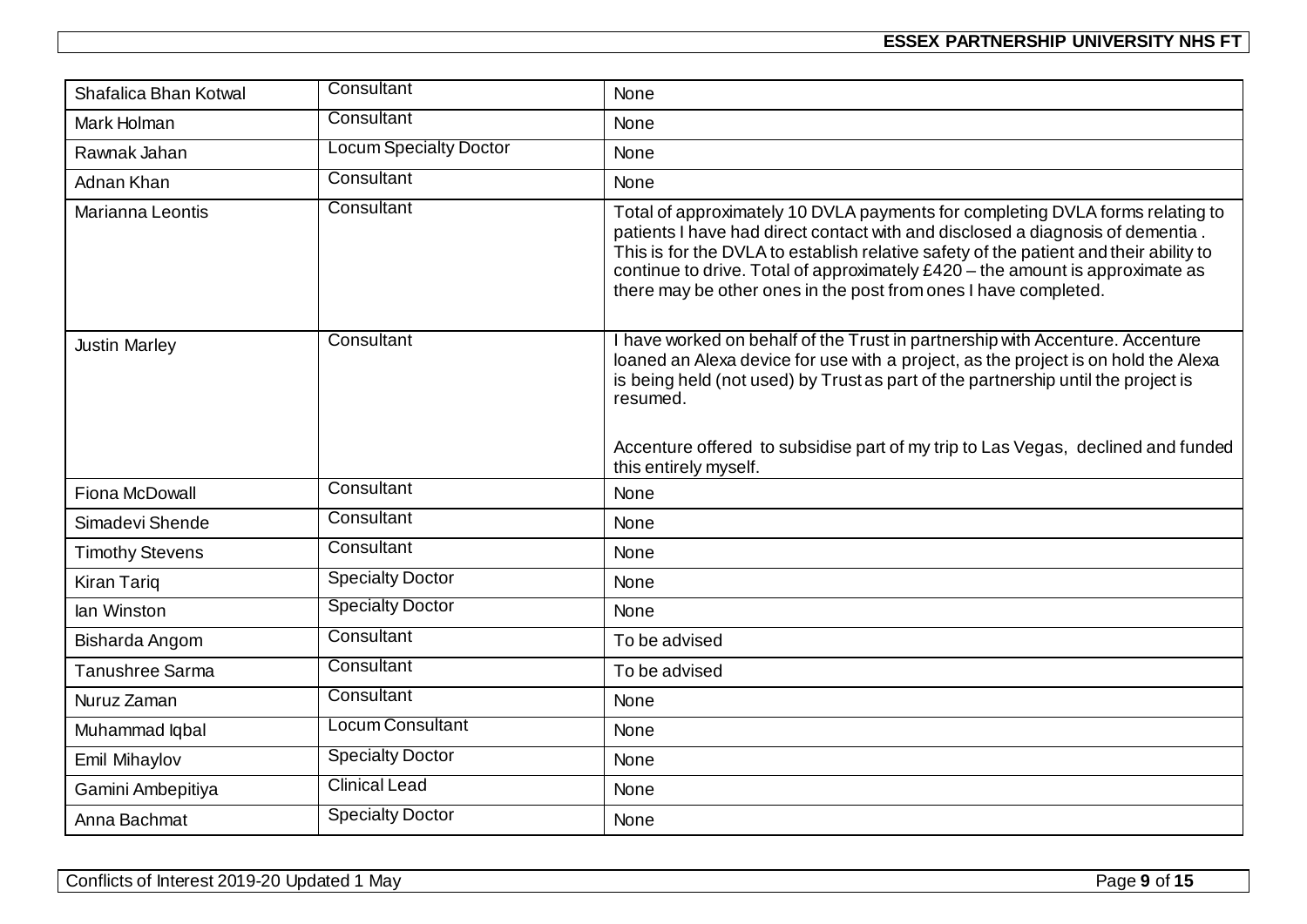| Mubarak Khan           | <b>Clinical Lead</b>     | None                                                                                                                                                               |
|------------------------|--------------------------|--------------------------------------------------------------------------------------------------------------------------------------------------------------------|
| Ujwala Komma           | <b>Specialty Doctor</b>  | None                                                                                                                                                               |
| Natalia Kotlirov       | <b>Specialty Doctor</b>  | None                                                                                                                                                               |
| <b>Fatos Mlinaku</b>   | <b>Specialty Doctor</b>  | None                                                                                                                                                               |
| Mona Shariq            | <b>Specialty Doctor</b>  | None                                                                                                                                                               |
| Vyasa Immadisetty      | Consultant               | Medical Examiner and Supervisor for General Medical Council. No know conflict<br>of interest. Clinical Director aware.                                             |
|                        |                          | Priory Clinic at Priory Hospital Chelmsford. Up to 2x a month. Declaration as part<br>of job planning meeting with Clinical Director.                              |
| Edwin Ugoh             | Consultant               | Attended Oproid conference - Oproid treatment departing conference                                                                                                 |
| Nadine Bogdan          | Consultant               | None                                                                                                                                                               |
| Rajesh Balasubramanian | Consultant               | To be advised                                                                                                                                                      |
| <b>Thomas Picton</b>   | <b>Clinical Director</b> | I do occasional DOLS assessments for Essex County Council (although medical<br>role in these is soon to end).<br>Essex County Council is in partnership with EPUT. |
|                        |                          | Mentioned in last appraisal, is a common practice amongst Trust doctors and not<br>seen as a potential conflict.                                                   |
|                        |                          | I would not do assessments in this role on my own patients.                                                                                                        |
| <b>Inderbir Sidhu</b>  | <b>Consultant LD</b>     | None                                                                                                                                                               |
| Suresh Thiurairatnam   | <b>Specialty Doctor</b>  | None                                                                                                                                                               |
| Tin Tin Toe            | <b>Specialty Doctor</b>  | None                                                                                                                                                               |
| <b>Victor Udu</b>      | <b>Consultant LD</b>     | None                                                                                                                                                               |
| Ehireimen Aigbogun     | <b>Specialty Doctor</b>  | None                                                                                                                                                               |
| David Baird            | Consultant               | None                                                                                                                                                               |
| <b>Vivek Bisht</b>     | Consultant               | None                                                                                                                                                               |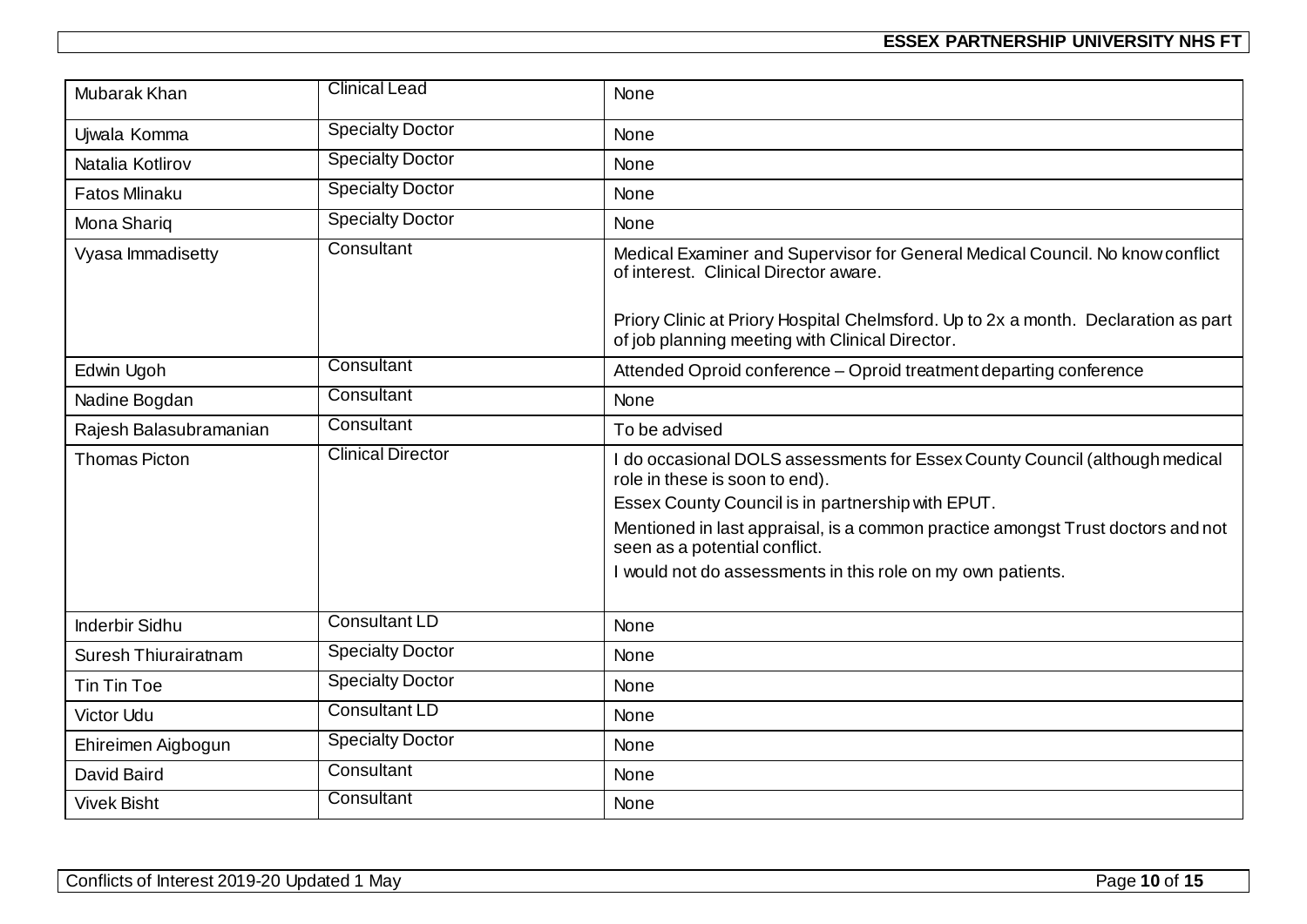| Raman Deo               | Consultant               | None                                                                                                                          |
|-------------------------|--------------------------|-------------------------------------------------------------------------------------------------------------------------------|
| Sivagnanagowry Fernando | <b>Specialty Doctor</b>  | None                                                                                                                          |
| Nicholas Hallett        | Consultant               | None                                                                                                                          |
| David Ho                | Consultant               | None                                                                                                                          |
| <b>Martin Laker</b>     | Locum Consultant         | <b>None</b>                                                                                                                   |
| Malavika Rajeev         | <b>Specialty Doctor</b>  | None                                                                                                                          |
| Abu Abraham             | Consultant               | <b>Private Practice</b>                                                                                                       |
|                         |                          | Declared the practice in my annual appraisals                                                                                 |
|                         |                          | Informed my Clinical Director and Medical Director                                                                            |
|                         |                          | Ensure patients seen in my NHS outpatient clinic are never seen by me<br>privately                                            |
| Odumuseye Adu           | <b>Specialty Doctor</b>  | None                                                                                                                          |
| Shalini Agrawal         | Consultant               | Attended Dementia update meeting organised by GE Healthcare                                                                   |
|                         |                          | (No direct conflict with trust). Approved by manager Documented in appraisal.                                                 |
|                         |                          | GMC Associate: (Health Assessor, Medical Supervisor and Performance<br>Assessor)                                              |
|                         |                          | (No direct conflict with trust). Approved by manager Documented in appraisal.                                                 |
|                         |                          | Private practice at Halcyon doctors                                                                                           |
|                         |                          | (No direct conflict with trust). Approved by manager                                                                          |
|                         |                          | Documented in appraisal.                                                                                                      |
|                         |                          | Locum work as consultant psychiatrist                                                                                         |
|                         |                          | (No direct conflict with trust). Did during annual leave which was approved by<br>manager. To be discussed in next appraisal. |
|                         |                          | Locum work as consultant psychiatrist                                                                                         |
|                         |                          | (No direct conflict with trust). Did during annual leave which was approved by<br>manager                                     |
|                         |                          | To be discussed in next appraisal.                                                                                            |
|                         |                          |                                                                                                                               |
| Vishal Agrawal          | <b>Clinical Director</b> | Medical member, Medical Practitioner's Tribunal Service                                                                       |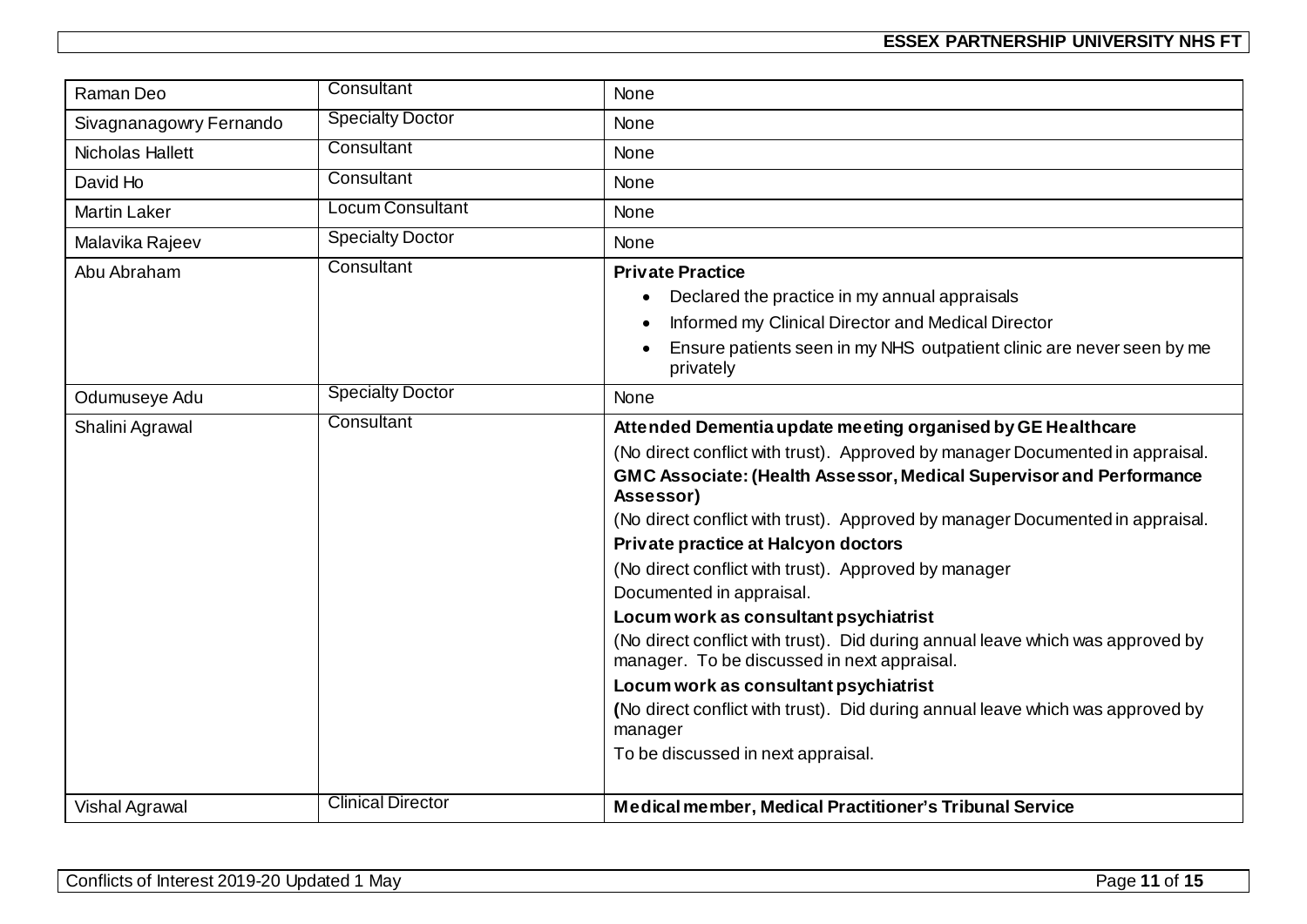|                                  |                                   | No direct conflict with Trust                                                                                                                                                                                                                   |
|----------------------------------|-----------------------------------|-------------------------------------------------------------------------------------------------------------------------------------------------------------------------------------------------------------------------------------------------|
|                                  |                                   | Medical assessor, General Pharmaceutical Council                                                                                                                                                                                                |
|                                  |                                   | No direct conflict with Trust                                                                                                                                                                                                                   |
|                                  |                                   | Director, Clarus Private Health, private practice in psychiatry                                                                                                                                                                                 |
|                                  |                                   | No direct conflict with Trust                                                                                                                                                                                                                   |
|                                  |                                   | All Line Manager approval & appraisal declaration                                                                                                                                                                                               |
| Ahaoma Ngozi Chinwe<br>Agunwamba | <b>Specialty Doctor</b>           | Nuleka Care Services. Husband is one of the Directors who have potential to<br>provide residential care activities for learning difficulties, mental health &<br>substance abuse to EPUT patients. However the company is not actively trading. |
| Kate Aikhomu                     | <b>Specialty Doctor</b>           | Donation (cheque) of £100 from patient's father to team – appropriate action<br>being addressed internally.                                                                                                                                     |
| Hina Ali                         | <b>Specialty Doctor</b>           | <b>None</b>                                                                                                                                                                                                                                     |
| Sandeep Bansal                   | Consultant                        | None                                                                                                                                                                                                                                            |
| Blaga Bojinova-Carr              | Consultant                        | None                                                                                                                                                                                                                                            |
| <b>William Burbridge-James</b>   | <b>Consultant Psychotherapist</b> | None                                                                                                                                                                                                                                            |
| <b>Praneeth Dara</b>             | <b>Specialty Doctor</b>           | None                                                                                                                                                                                                                                            |
| Lars Davidson                    | Consultant                        | To be advised                                                                                                                                                                                                                                   |
| <b>Christopher Fasey</b>         | <b>Locum Consultant</b>           | None                                                                                                                                                                                                                                            |
| Jennifer Ford                    | <b>Clinical Director</b>          | None                                                                                                                                                                                                                                            |
| Kumari Galboda-Liyanage          | Consultant                        | To be advised                                                                                                                                                                                                                                   |
| Stefano Gelati                   | Consultant                        | None                                                                                                                                                                                                                                            |
| Agampodi Gunasekara              | <b>Specialty Doctor</b>           | <b>None</b>                                                                                                                                                                                                                                     |
| Khalid Jaffar                    | Consultant                        | None                                                                                                                                                                                                                                            |
| Naveen Kartha                    | <b>Specialty Doctor</b>           | None                                                                                                                                                                                                                                            |
| Khalid Latif Mufti               | <b>Specialty Doctor</b>           | None                                                                                                                                                                                                                                            |
| <b>Gladvine Mundempilly</b>      | <b>Clinical Director</b>          | None                                                                                                                                                                                                                                            |
| Marie Murphy                     | Associate Medical Director (west) | To be advised                                                                                                                                                                                                                                   |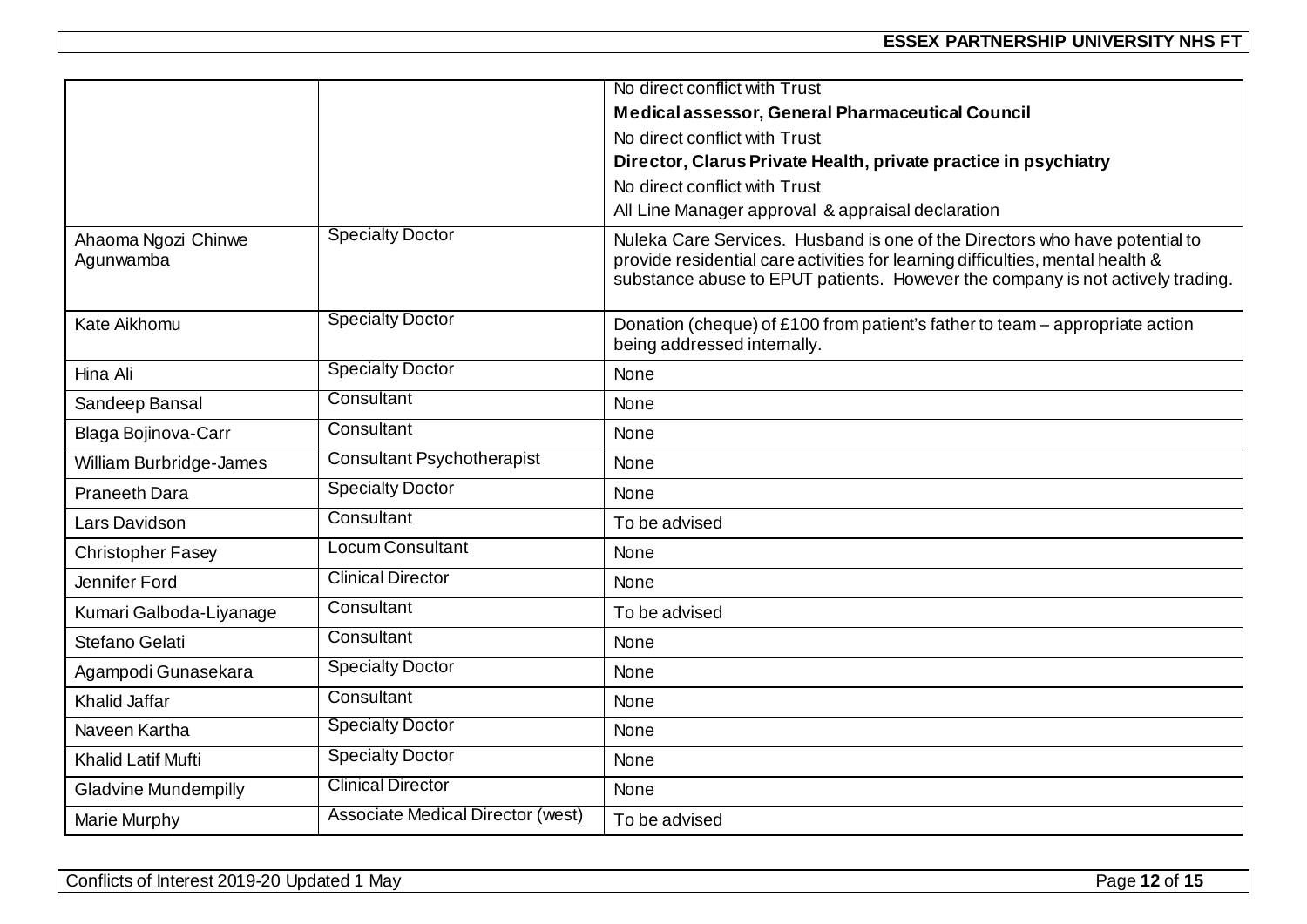| Joseph Muthiah               | Consultant                    | To be advised                                                                                                                                                                                                                                                                                                                              |
|------------------------------|-------------------------------|--------------------------------------------------------------------------------------------------------------------------------------------------------------------------------------------------------------------------------------------------------------------------------------------------------------------------------------------|
| <b>Gaurish Naik Gaunekar</b> | Consultant                    | <b>None</b>                                                                                                                                                                                                                                                                                                                                |
| Andrea Pathak                | <b>Specialty Doctor</b>       | None                                                                                                                                                                                                                                                                                                                                       |
| <b>Ashish Pathak</b>         | Consultant                    | Paid for providing out of hours cover at St Andrews Hospital at Pound Lane,<br>North Benfleet, Essex. SS12 9JP.<br>No conflict of interest as I am not involved in any operational decisions at St<br>Andrews. The out of hours work involves seeing patients as On Call Psychiatrist.<br>I have declared this work in my annual appraisal |
| Jawaharlal Patil             | Consultant                    | <b>None</b>                                                                                                                                                                                                                                                                                                                                |
| Parvathy Pillay              | Consultant                    | 2 day Conference - VNS Training for depression - sponsored by Livanova.<br>Conference, travel and stay sponsored by Livanova.                                                                                                                                                                                                              |
| Seemab Rasool                | <b>Specialty Doctor</b>       | None                                                                                                                                                                                                                                                                                                                                       |
| Jaya (Subbalekshmi) Reddy    | <b>Locum Consultant</b>       | Occasional lunch provided by the medical rep during the term time.<br>Post graduate meetings held at the Hawthorne Centre. These events are<br>managed by the Trust Post graduate teaching team.                                                                                                                                           |
| Feena Sebastian              | Consultant                    | None                                                                                                                                                                                                                                                                                                                                       |
| <b>Prabhavathy Sethi</b>     | Consultant                    | <b>None</b>                                                                                                                                                                                                                                                                                                                                |
| Amit Sharma                  | <b>Locum Specialty Doctor</b> | To be advised                                                                                                                                                                                                                                                                                                                              |
| <b>Pranveer Singh</b>        | Consultant                    | To be advised                                                                                                                                                                                                                                                                                                                              |
| Shailendra Thapa             | Consultant                    | None                                                                                                                                                                                                                                                                                                                                       |
| Karin Thies-Flechtner        | <b>Clinical Director</b>      | <b>None</b>                                                                                                                                                                                                                                                                                                                                |
| <b>David Tullett</b>         | Consultant                    | <b>None</b>                                                                                                                                                                                                                                                                                                                                |
| Okon Umoh                    | Consultant                    | To be advised                                                                                                                                                                                                                                                                                                                              |
| Srinivasan Vaidyanadeswaran  | Consultant                    | <b>None</b>                                                                                                                                                                                                                                                                                                                                |
| Paster Venan                 | <b>Specialty Doctor</b>       | Locum work from 20.12.2019 to 03.01.2020 at East London Foundation Trust<br>(ELFT) during my annual leave. This locum work was done during my annual<br>leave and I had informed both my supervising consultants about this piece of                                                                                                       |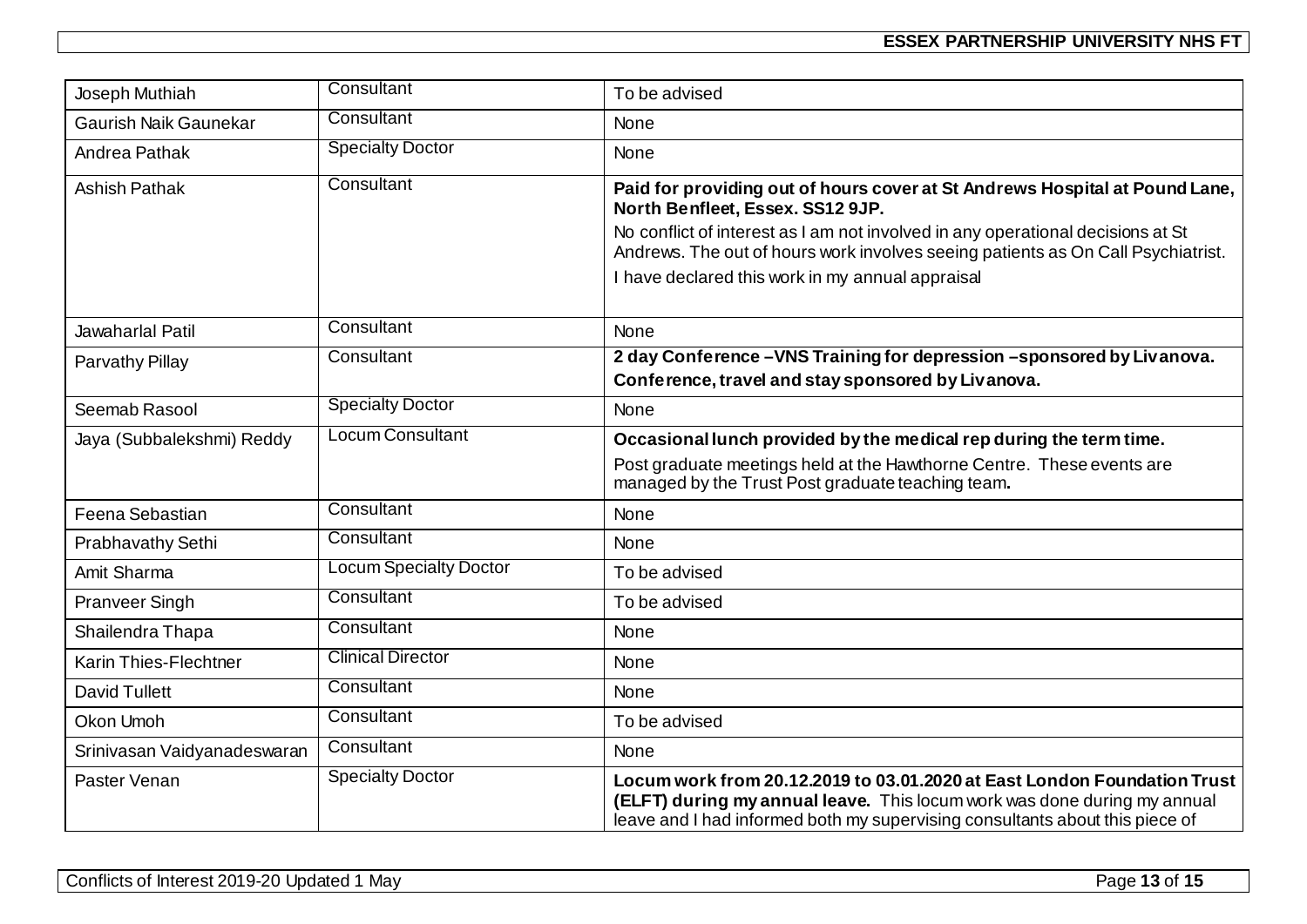|                             |                                         | locum work I was going to do as I had sought their references prior to applying for<br>suitable roles.                                                                                                                                                                                                                                                                                                                                                                                                                    |
|-----------------------------|-----------------------------------------|---------------------------------------------------------------------------------------------------------------------------------------------------------------------------------------------------------------------------------------------------------------------------------------------------------------------------------------------------------------------------------------------------------------------------------------------------------------------------------------------------------------------------|
| Carla Villa                 | Consultant                              | None                                                                                                                                                                                                                                                                                                                                                                                                                                                                                                                      |
| Lubna Ahmad                 | <b>Specialty Doctor</b>                 | To be advised                                                                                                                                                                                                                                                                                                                                                                                                                                                                                                             |
| <b>Prashant Misra</b>       | <b>Specialty Doctor</b>                 | None                                                                                                                                                                                                                                                                                                                                                                                                                                                                                                                      |
| Andreea Sharma              | <b>Specialty Doctor</b>                 | None                                                                                                                                                                                                                                                                                                                                                                                                                                                                                                                      |
| Joshua Westbury             | Consultant                              | Private practice. Activities or contractual activities. No hospitality or other<br>interests involved. Permission sought and approved my Medical Director.<br>Declared and reviewed by annual appraiser                                                                                                                                                                                                                                                                                                                   |
| Syed Haroon                 | <b>Specialty Doctor</b>                 | <b>None</b>                                                                                                                                                                                                                                                                                                                                                                                                                                                                                                               |
| Daniella (Florina) Patrascu | Consultant                              | To be advised                                                                                                                                                                                                                                                                                                                                                                                                                                                                                                             |
| Mel Conway                  | Consultant                              | Director of listed company providing surgical health services - "Menzies<br><b>Surgical Limited".</b>                                                                                                                                                                                                                                                                                                                                                                                                                     |
|                             |                                         | Company does not provide goods or services to, or benefit from EPUT. No<br>conflict of interest with EPUT business.                                                                                                                                                                                                                                                                                                                                                                                                       |
| Zuzana Walker               | Consultant                              | <b>None</b>                                                                                                                                                                                                                                                                                                                                                                                                                                                                                                               |
| <b>Khalid Saleem</b>        | <b>Associate Specialist</b>             | To be advised                                                                                                                                                                                                                                                                                                                                                                                                                                                                                                             |
| Beena Jose                  | <b>Associate Specialist</b>             | <b>None</b>                                                                                                                                                                                                                                                                                                                                                                                                                                                                                                               |
| Helen Wildin                | <b>Associate Specialist</b>             | None                                                                                                                                                                                                                                                                                                                                                                                                                                                                                                                      |
| Simon Runagall              | <b>Associate Specialist</b>             | <b>None</b>                                                                                                                                                                                                                                                                                                                                                                                                                                                                                                               |
| <b>Thamer Ally</b>          | <b>Associate Specialist</b>             | None                                                                                                                                                                                                                                                                                                                                                                                                                                                                                                                      |
| <b>Steve Davies</b>         | <b>Consultant Clinical Psychologist</b> | I have a private practice where I see clients not in the EPUT area. I also provide<br>private clinical supervision to clinicians not employed by EPUT or in the EPUT<br>area. I am an associate of Hertfordshire Psychology Services which does not<br>operate in the EPUT area. No conflicts of interest have arisen from this activity to<br>date.<br>Education Visitor at the Health and Care Professions Council. I have been<br>appointed to this role for many years. No conflicts of interest have arisen to date. |